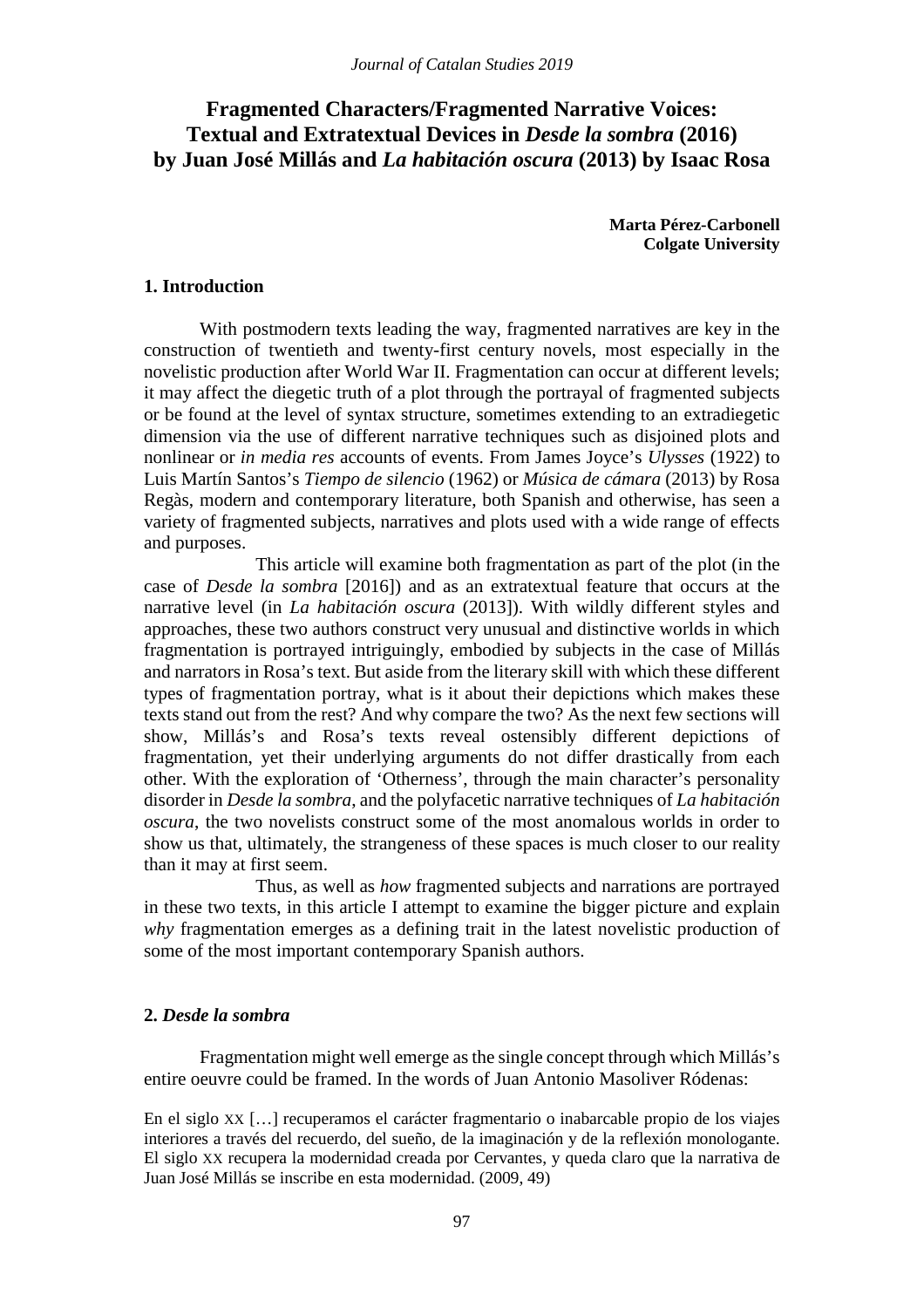Indeed, Millás's characters' 'inner journeys' take some of the shapes mentioned by Masoliver Ródenas. As an author who is interested in portraying the problematic search for identity, a sense of 'Otherness' and multiplicity often accompanies his protagonists. In *La soledad era esto* (1990), for instance, Mercedes lives convinced that she has an 'antípoda', a woman on the opposite side of the world who is identical to her and whose actions inadvertently dictate Mercedes's life. In *Laura y Julio* (2006), the notion of symmetry and a search for identity strikes again when Julio moves into a flat and adopts the previous owner's identity. In *Desde la sombra*, Damián Lobo's exhilarating internal journey is taken to another level when the interior monologues that typify Millás's previous texts become transformed into vivid and heated interior dialogues around which much of the plot is centred.

Before we examine Lobo's interior dialogues and the fragmentation that accompanies them, the intricacies of this complex plotline need to be summarised in order to understand the role of the protagonist and his 'Others'. An introverted and lonely individual, Lobo works in the basement of a company that he eventually gets fired from. With hardly any real-life interactions, the vast majority of his contact with the world is a product of his imagination. In fact, his life revolves around the made-up stream of televised interviews in which he is a famous guest on the talk show of sensationalist journalist Sergio O'Kane. Needless to say, in real life, Lobo has a far more anodyne and meaningless existence. However, this seemingly empty existence takes a turn the day he loses his job and, in a fit of frustration, commits petty theft in a flea market by stealing a small tie clip from a vendor. In order to avoid the police, he hides inside a large wardrobe in an antiques stall and, while he waits inside for the police to leave the market, someone buys it and the piece of furniture gets delivered to a family home (with him in it). This incident gives way to Lobo's new and most peculiar existence. Hiding in the wardrobe, now part of a family's home, he decides to remain there concealed instead of attempting to sneak out and return to his old life.

When the family is at home, he hides at the back of the large piece of furniture, listening in on all their conversations and learning about their routines and, when everyone is at work or school, he comes out to help with the household chores, moving stealthily so as not to leave traces of his presence. As a spectral resident in Lucía and Fede's home, he finds a satisfying routine taking care of the cleaning and tidying up of the house, something that only Lucía notices. Lucía, who lost her twin brother when she was young, has always been prone to believe in ghosts, so when she notices a presence in her home, she is quick to think of a spectral being. She and Lobo begin communicating via the circling of words in her own books about ghosts and, one day, he starts to surf the Internet in search of online forums about paranormal activity and, in order to promote his own spectral persona, he starts signing his name as "el Mayordomo Fantasma", "iniciando un periodo de fama que, a diferencia de la que había disfrutado con Sergio O'Kane, era real, pues sucedía fuera de su cabeza" (Millás 2016, 110). The pseudonym is quickly picked up by the ghost aficionados and he eventually becomes an Internet celebrity.

Both his real life in the wardrobe and his imagined life as part of the conjuredup television show seem possible for Lobo, who speaks of them as if they were both plausible and compatible: "El armario empotrado y este plató son ahora mis lugares y puedo ocuparlos a la vez al modo en que una idea puede estar de forma simultánea en dos cabezas" (Millás 2016, 166). In fact, in his words, we detect that Lobo feels as though he were really moving between the physical space (wardrobe) and the psychological one (TV show): "Dado que la aventura real de Damián y su presencia en el show imaginario sucedían de forma simultánea, tenía que moverse a una velocidad de vértigo entre una instancia y otra" (Millás 2016, 41). However, readers understand that the textual reality of his wardrobe life is the only diegetic truth and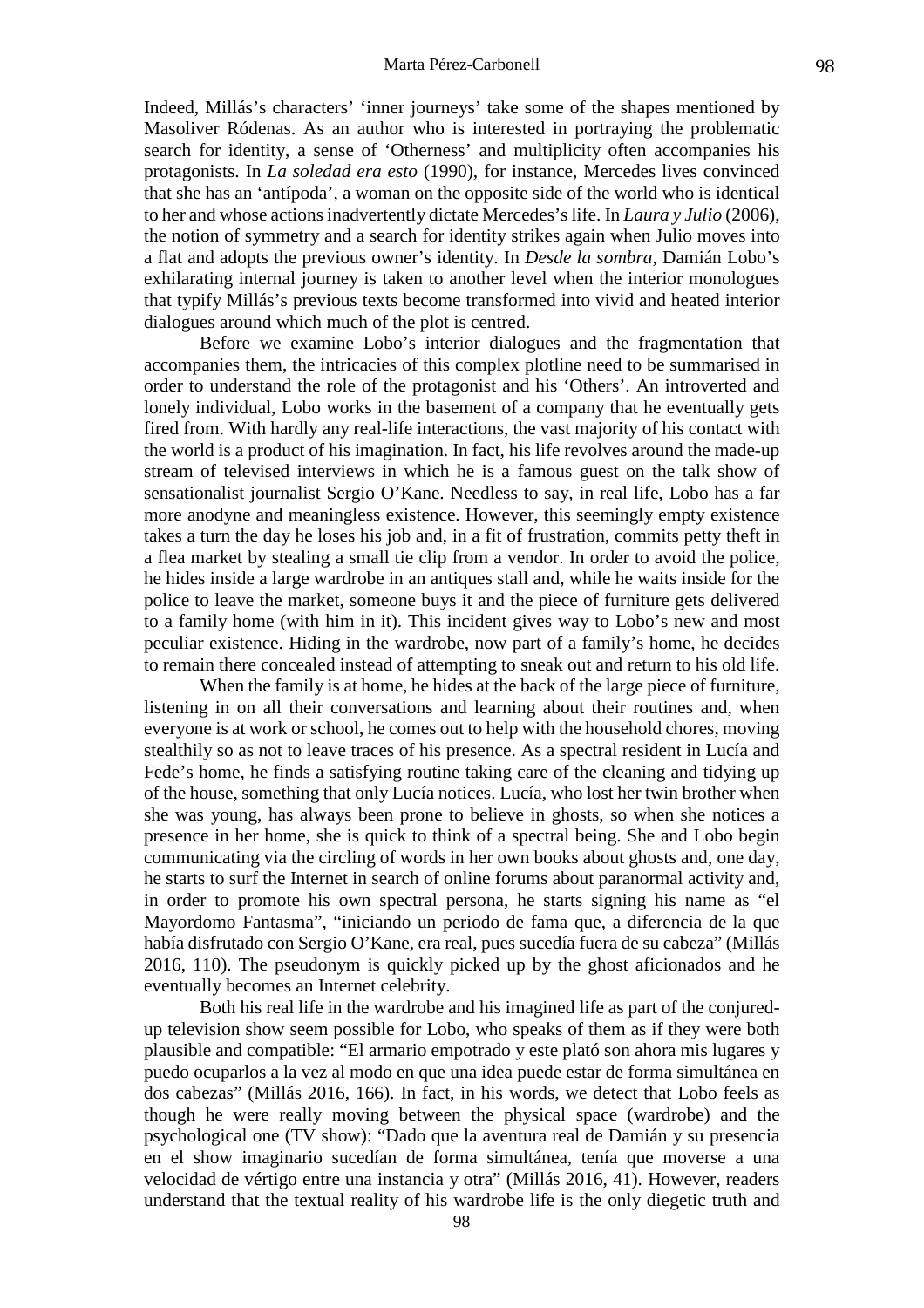that the other dimension corresponds to an imaginary world that only exists in his mind. As such, the way he is able to jump between these two realities could also have a different reading: if we consider Lobo's imaginary world as a second fictional layer that exists within the textual reality, then his incursion in this fictional world could be read as an ontological metalepsis. As Jan Alber (2016, 203) explains, "[t]he term denotes jumps between narrative levels that involve actual transgressions of ontological boundaries". Here, no "actual transgressions" take place because readers know that the world Lobo jumps into is a figment of his own imagination rather than a fiction within the textual reality, such as a novel or a film. However, the question of a potential metalepsis in this text poses a challenge to the very fabric of fiction for, what is a novel or a film if not the made-up creation of someone else? Whilst there are differences between the nature of these two invented worlds (the made-up world of a novel or a film is, at least in principle, a finished product and, hence, more 'solid' or 'established' than someone's imagined scenarios), these differences are not significant enough for the metalepsis not to be taken into consideration. Moreover, Lobo's musings when he speaks to his made-up hosts point in the direction of a metalepsis:

Sus preguntas [las de O'Kane] estaban siempre cargadas de ironía, a veces de mala intención, y de insinuaciones sobre una posible patología mental de su invitado. Pese a ser consciente de que *O'Kane era creación suya*, Damián guardaba hacia él un resentimiento que de un lado le extrañaba y de otro le parecía lógico. (Millás 2016, 97; my italics)

Indeed, in the interactions between Lobo and his fictional characters, there are allusions to the act of writing, entering the metaliterary game which authors like Unamuno established with characters such as Augusto Pérez in his novel *Niebla* (1914). Here is another example of their bitter interactions (a tone which was also common between Pérez and his author):

| -Olvídame — le tuteó con agresividad-, las entrevistas contigo eran  |
|----------------------------------------------------------------------|
| imaginarias, tú eres imaginario.                                     |
| $-i$ Acaso te crees más real ahora que cuando acudías a mi programa? |
| $-Si$ —respondió.                                                    |
| $-i$ Eres un fantasma real?                                          |
| -Exacto, eso soy: un fantasma real.                                  |
| -Los fantasmas reales no existen.                                    |
| $-T$ ú eres el que no existe.                                        |
| $-i$ Por qué hablas conmigo entonces?                                |
| -Por costumbre. Vete. (Millás 2016, 123-24)                          |

In the light of this dialogue, we shall take into account Gerard Genette's (1980, 234-35) definition of the literary phenomenon, which he describes as "any intrusion by an extradiegetic narrator or narratee into the diegetic universe (or by the diegetic characters into a metadiegetic universe, etc.), or the inverse". In his description, the literary theorist encompasses 'jumps' in every direction between different levels of fiction, this one being the "diegetic characters into a metadiegetic universe", as exposed by the two examples from the text.

This interaction between different diegetic levels complicates the question of real and imagined 'Self' and 'Other', and becomes a game of mirrors in which the position of the reader grows as uncertain as Lobo's perception of reality which, as is evident by the quoted dialogues and comments above, is dominated by the existence of an 'Other'. Thus, the common point of the imagined and real spaces that Lobo inhabits in *Desde la sombra* is dominated by an 'Otherness' of sorts. In his imagined existence, Lobo's 'Self' is the very definition of fragmentation as we see him engage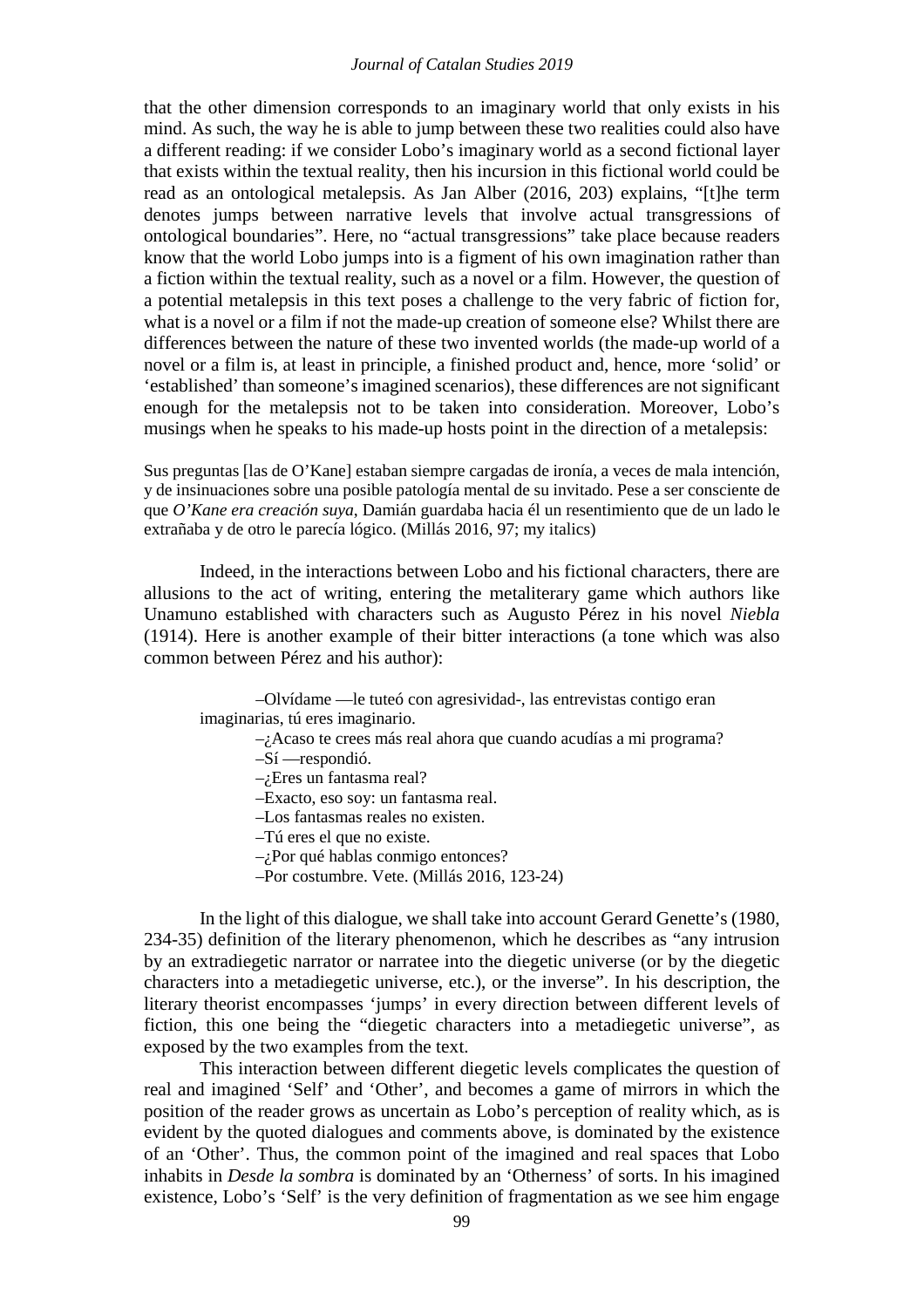in heated arguments with his talk show hosts; in the textual reality, his life in the wardrobe is mediated by his cyber alter ego known as "el Mayordomo Fantasma" through which he communicates with Lucía and others. Since Lobo's existence is, in both cases, governed by the very notion of being someone other than himself, the next two sections will explore how the different types of 'Otherness' (imagined and real) unfold in each realm and why they become defining traits of who he is as a person. Given that his imagined self has accompanied him as long as he can remember, his imagined 'Others' will be explored first.

### **2. 1. Imagined 'Others': Lobo and his talk show hosts**

In one of his best-known contributions to psychoanalysis, Lacan (1977, 2-3) describes how the child recognises his or her own image for the first time, and it is at that precise moment that a translation takes place: from the image of self to the idea of self. And so, when identifying him/herself in the mirror, the child also identifies with something from which s/he is separated: the act of identity occurs as an 'Other' (the image) that returns the gaze. The adoption by the subject of his/her objectified image consists of the child's identity and perception of self both as 'what I am' but also as 'what others and I see of me'. So without anyone to return his gaze, does Lobo experience the 'Other' in the form of made-up talk show hosts? Perhaps, but there needs to be more evidence to explain his experience of fragmentation.

In his analysis of previous Millasian novels, Samuel Amago notes the author's interest in depicting "the process of self-knowing" and the impossibility thereof in connection to Lacan's theory:

Jacques Lacan has written that the process of self-knowing is a constant and ever-changing struggle that can have no final conclusion. The novels of Millás dramatize the many different stages of the process and demonstrate that human identity is never perfectly complete. (2006, 79)

In this quotation, Amago is referring to *La soledad era esto* (1990) and the ways in which "to know oneself truly may be impossible, but Millás nonetheless points to the redemptive power of narrative" (2006, 80). Indeed, in this earlier novel, the protagonist requests reports from a private detective about her own daily routine as a way to 'recognise' herself. In *Desde la sombra*, Lobo's need to be narrated is also obvious since that is the basis for his imagined scenarios, where Lobo does nothing but relate his misadventures. However, as opposed to Elena in *La soledad era esto*, who finds a real-life private detective to follow her and subsequently tell her about her own dwellings in the form of written reports, Lobo's narration comes from within himself, as it is nothing if not a product of his imagination. Through the creation of this peculiar narrative of his life, he merges 'Self' and 'Other', as well as subject and object, narrator and narratee. All the different figments of his imagination are him, all arguing with and complementing each other to form the kaleidoscopic version of himself he conjures up, but this does not alleviate his anguish and distress.

Thus, "the redemptive power of narrative" that Amago was referring to, and which defined *La soledad era esto*, is taken to a different level here since not only is the notion of the 'Other' part of the imagined scenarios that Lobo invents, it is also one of three 'Others': Sergio O'Kane, Iñaki Gabilondo and, eventually, Iñaki O'Kane (which, as his name suggests, is a combination of the previous two). Their presence and narrative function in his life are something that he "necesitaba con desesperación" (Millás 2016, 127), as we see also in the previous two quotations where both the tense dialogues between creator and creation (Millás 2016, 123-24) and his anxious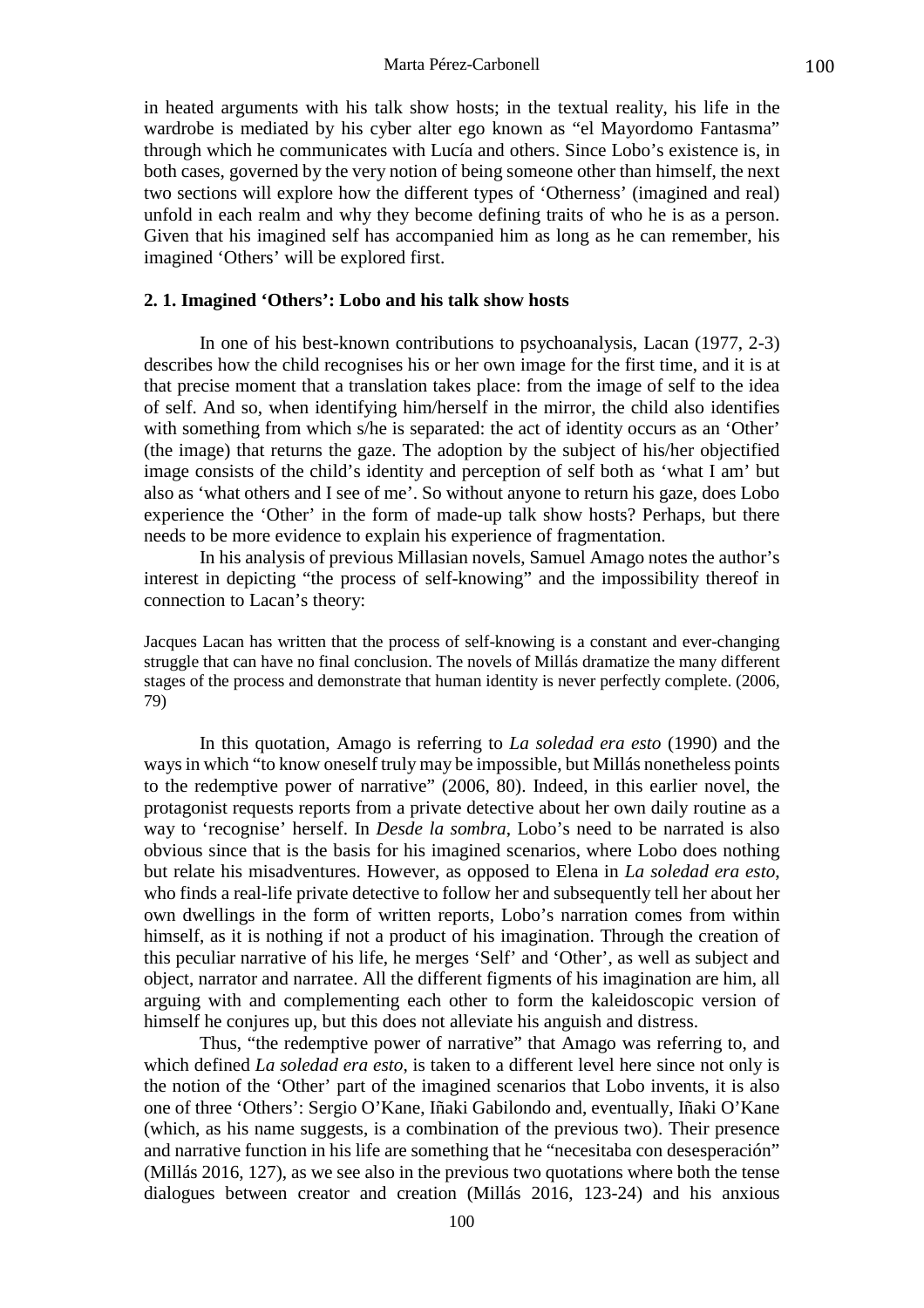reflections about needing O'Kane's imaginary presence (Millás 2016, 97) do not stop Lobo from conjuring him up. And yet, despite his imaginary fame, Lobo still finds himself sad and lonely, wondering, "¿Por qué no era capaz de establecer monólogos internos, como suponía que hacía el resto de las personas? ¿Por qué había necesitado desde siempre a un intermediario para comunicarse consigo mismo?" (Millás 2016, 138-39). It seems as if, despite needing to be narrated through these figments of his imagination, the power of narrative does not emerge as quite as redemptive in Lobo's imagined scenarios.

In his reflections upon the fragmented self, the philosopher William Matthews (2003, 215-16) offers an insightful observation which could enlighten some of Lobo's feelings and behaviour: "there is such a thing as the narrative gap, the gap between the subject's notion or sense of the design in their life and the reality of who they are". Nowhere is the gap greater than in Lobo's case: the reality of who he is (a solitary individual with an uneventful existence) is miles away from the subject's notion of his own life (a celebrity who is constantly invited on TV shows so he can share his life with an ever-growing and excited audience). In other words, the imaginary 'Others', in helping Lobo develop a made-up narrative about his own notion of self, enable the greatness of this narrative gap, which continues to alienate him from the real world.

This alienation emerges as a somewhat self-fulfilling prophecy. He needs to be narrated by these imaginary beings to exist, but the existence of those imaginary 'Others' also seems to contribute to his further alienation. But what is the root of his 'alienation'? The existence of an 'Other', as expounded by Lacan, only explains Lobo's disorder partly since, as we have seen, he deals with a case of much more radical fragmentation that surpasses the psychoanalytical explanation for the need of an 'Other'. The need to be narrated and the existing narrative gap also emerge as important factors to explain the multiple imaginary beings who coexist with him. But how do these made-up 'Others' compare to the newfound, more real 'Other' in his life?

# **2.2. The cyber 'Other': "el Mayordomo Fantasma"**

Masoliver Ródenas (2009, 49) states that in Millás's novels "el mundo real en el que se mueven los personajes es mucho más limitado que el de las evocaciones, fantasías, sueños o reflexiones". Even though the critic was not referring to *Desde la sombra* in his article (which precedes the novel by seven years), this observation seems to be easily applicable to the novel we are concerned with, where the extreme confinement and limitations of a life in someone's wardrobe are in stark contrast with Lobo's celebrity status. However, the longer he spends in the wardrobe, the more he can do without his imagined TV appearances: "a medida que se identificaba con esos entes que vuelven de la muerte para ayudar a los seres queridos, O'Kane iba volviéndose más y más prescindible" (Millás 2016, 101). This suggests that his real life is somewhat more fulfilling than his imagined scenarios, as he asserts: "jamás me había sentido tan libre. Como si aquel armario fuera el centro del universo, como si el mundo se expandiera a partir de él" (Millás 2016, 87). Hence, in this novel, Millás's character does find a reality that suits him even more so than his imagined world. In fact, the mere thought of having to abandon his new life in the wardrobe is enough to bring back the fear that dominated his previous existence, which he labels as one characterised by a "libertad ficticia" as opposed to this "nueva forma de libertad", which he describes almost in psychedelic terms:

el pensamiento fluía casi de un modo involuntario, como si fuera un jugo más de los segregados por su organismo. Y el universo tenia cualidades de cristal, todo era transparente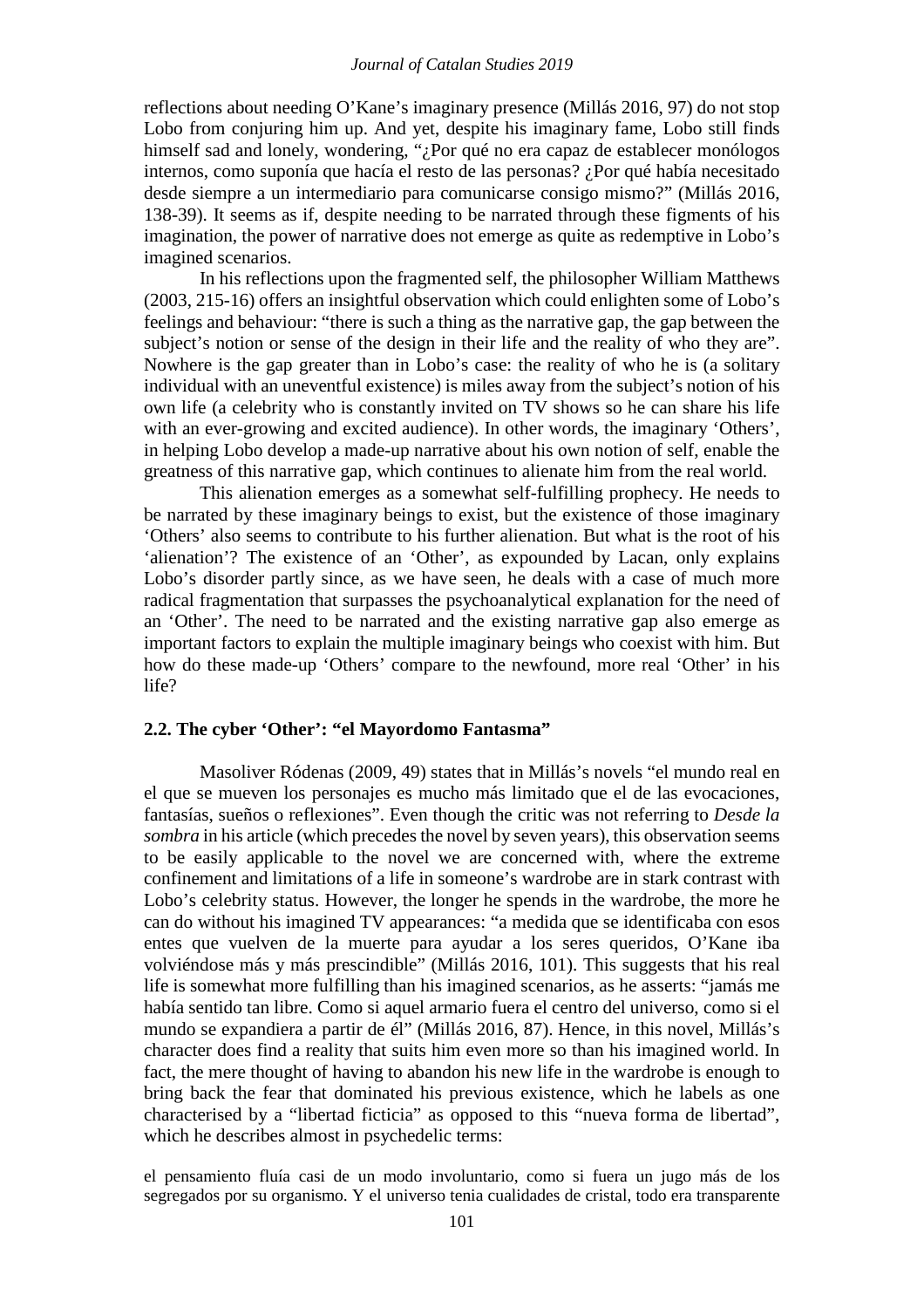para él, que venía, sin embargo de un mundo opaco en el que a menudo había dudado de su inteligencia. (Millás 2016, 112)

A feeling of regeneration and newfound freedom accompany this new life of his and, as such, "la idea de abandonar la casa, o de ser expulsado de ella, que le asaltaba de manera periódica, le producía una angustia sin límites, pues se sentía desligado por completo de la realidad exterior" (Millás 2016, 156).

As opposed to his appearances in the television show, this new form of 'Otherness' does not depend on his imagination, relying instead on new technologies, where his fame as "el Mayordomo Fantasma" spreads like wildfire. Upon his reflections on alterity and the role of technology, Jean Baudrillard (2008, 53) sees technological devices as a way for individuals to open a gap within them and inhabit 'another world': "technology offers a way to fall out of the world, to think another world, to create an other-world simulacrum". However, in *Desde la sombra*, Lobo had already 'fallen out of the world' by living a parallel, imagined existence as a guest of the O'Kane/Gabilondo phenomenon. Now, as he embodies and embraces "el Mayordomo Fantasma", he begins a period of his life which, as opposed to the previous one is, at least in theory, more grounded in reality (if we extend the concept of reality to cyberspace, and that is precisely one of the questions that Millás is asking with this novel). Regardless of how *real* online fame *really* is, his new popularity is rooted in this world more than it was before. In his analysis of *Laura y Julio* (2007), Mercedes Gutierrez García (2011, 549) examines the role of technology in relation to Julio's identity, wondering if this "multiplicidad es la antesala a la recomposiciónunificación, y por tanto, fase iniciática requerida, para alcanzar la individualidad". *Desde la sombra*, too, portrays Lobo as a character whose construction of identity also seems to be aided by his own projection through technology, which allows for a more unifying sense of self than he had before. He exists with an 'Other', yes, but he feels a liberation and lack of fear that dominated his previous existence, when the 'Other' belonged to his made-up reality.

It is, thus, the combination of what technology allows for and his contentment inside the wardrobe that leads him to an increasing sense of unity and comfort. The fears and anxiety from his previous life vanish as an act of identification begins to occur with his newly acquired form of this spectral 'Otherness':

se convertía en un fantasma verdadero pues lo cierto era que con el paso de los días se desmaterializaba, o eso le parecía a él. Contaba, desde luego, con su cuerpo para ir de un lado a otro de la casa, un cuerpo que seguía ocultando para no ser visto por ningún miembro de la familia, pero al mismo tiempo sus necesidades físicas disminuían de forma progresiva. Comía poco, algunos días prácticamente nada, aunque cogió gran afición al agua, con al que se identificaba por su transparencia, su capacidad de evaporación y su facilidad para cambiar de forma. (Millás 2016, 112)

# **3.** *La habitación oscura*

This disturbing tale spans over fifteen years and revolves around the events that take place in a basement room where a group of friends in their thirties gather on evenings and weekends. A room that begins as a place they use to socialise, this basement space ends up becoming the centre of their lives when, after the lights go out one night and lack of inhibition leads them to exchange sexual partners, they decide to cover up the windows and turn the basement into a dark room. Their new dark den becomes the meeting point where they hide from their jobs, families, worries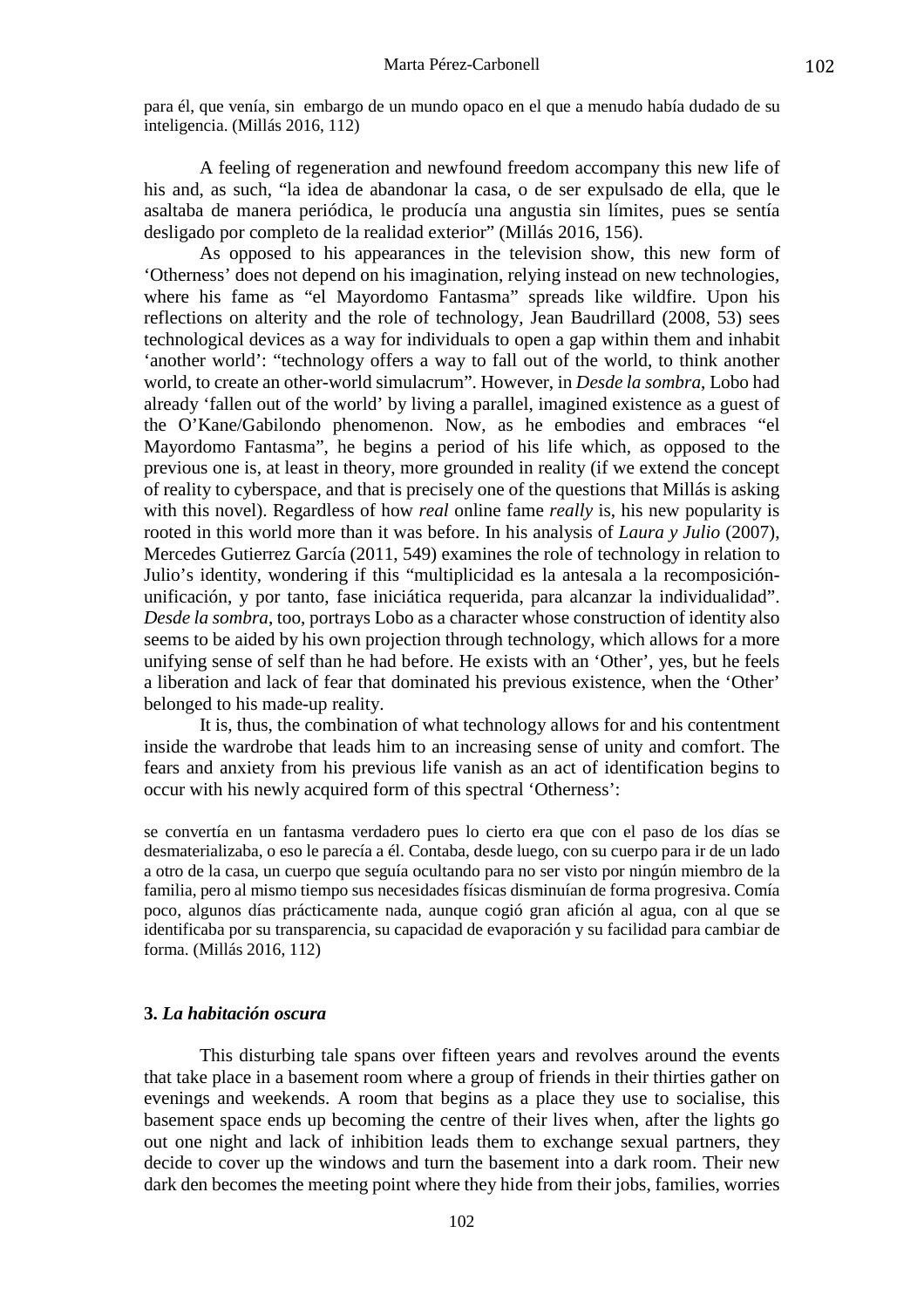and lives, sometimes sitting quietly in the dark for hours, but more often experimenting sexually in the freedom that the darkness allows. As the generation most affected by the economic crisis, this group of friends live through a number of disappointments, coming to realise the precariousness that will accompany their lives. The existentialist tone is close to a nihilist attitude in which the narrator, who identifies with all the members of the group, sees their lives as if they were in fast-forward mode, wondering about the purpose of it all:

Así, nosotros, si pulsásemos el botón de marcha rápida veríamos pasar nuestras vidas en aquel tiempo feliz: el día sigue a la noche y esta al día que apenas dura un par de segundos antes de sucumbir al siguiente anochecer […] nos emparejamos, nos separamos, volvemos a emparejarnos, amueblamos casas y desamueblamos casas cuyos enseres empaquetados entran y salen desde pisos hacia furgonetas y luego de estas hacia nuevas viviendas […] firmamos papeles sin parar. (Rosa 2013, 44-5)

In the middle of what seems like a meaningless existence, the dark room provides a hiding place, a space where they need not work extra hours, worry about job security, or figure out if they can afford to have children. However, this safe space eventually becomes a trap and the external world they were hoping to find shelter from finds its way in (and in the worst possible way).

Portraying a very different type of darkness from the one Lobo seeks in the depths of Lucía's wardrobe, *La habitación oscura* reveals a decaying society, and depicts a group of people who, perhaps not entirely unlike Lobo, appear to be in desperate need of shelter from their own lives.

## **3.1. Multiplicity through narrative techniques**

Few texts in contemporary Spanish literature are as accomplished from a narratological point of view as *La habitación oscura*, where the combination of narrative voices turns this novel into a literary experiment that explores a truth that goes beyond its story plot and depicts the notion of fragmentation flawlessly. It was this skilful and peculiar narrative form which inspired this article's focus on an extratextual device for the analysis of this novel.

Defined as "un ejercicio de tremendo dominio técnico" (Jurado Morales 2014, 35), the novel's narration is notorious for its multiple voices, which move between first person plural and second person singular, with alternating short chapters that are narrated in the third person singular. The choice of the first person plural and second person singular voices is far from incidental; in his study about unusual forms of narration, Brian Richardson explores unusual narrative voices (that is, voices that are not first or third person singular) and their effects on their respective plots, noting how the 'you' and the 'we' are "the most widespread, important, and perhaps unnerving narrational stances" (2006, 14). To make an even more "unnerving narrational stance", *La habitación oscura* does not even stick to one, incorporating both of them instead.

The shifting nature of the narrative voice also extends to gender, where the narrator remains purposely unidentifiable. A refusal to disclose the gender of the narrator, especially when he or she is involved in sexual acts, has been identified as a strategy that causes the most consternation and confusion amongst traditional readers (Richardson 2006, 4). When first person narrators who are directly involved in sexual acts within the plot (for instance, the narrator in Jeanette Winterson's *Written on the Body* [1992]) choose not to identify with either gender, this "silence and the extent to which it destabilizes both textuality and sexuality drive this novel as much as its surface plot" (Lanser 1996, 205). In *La habitación oscura*, the refusal to disclose the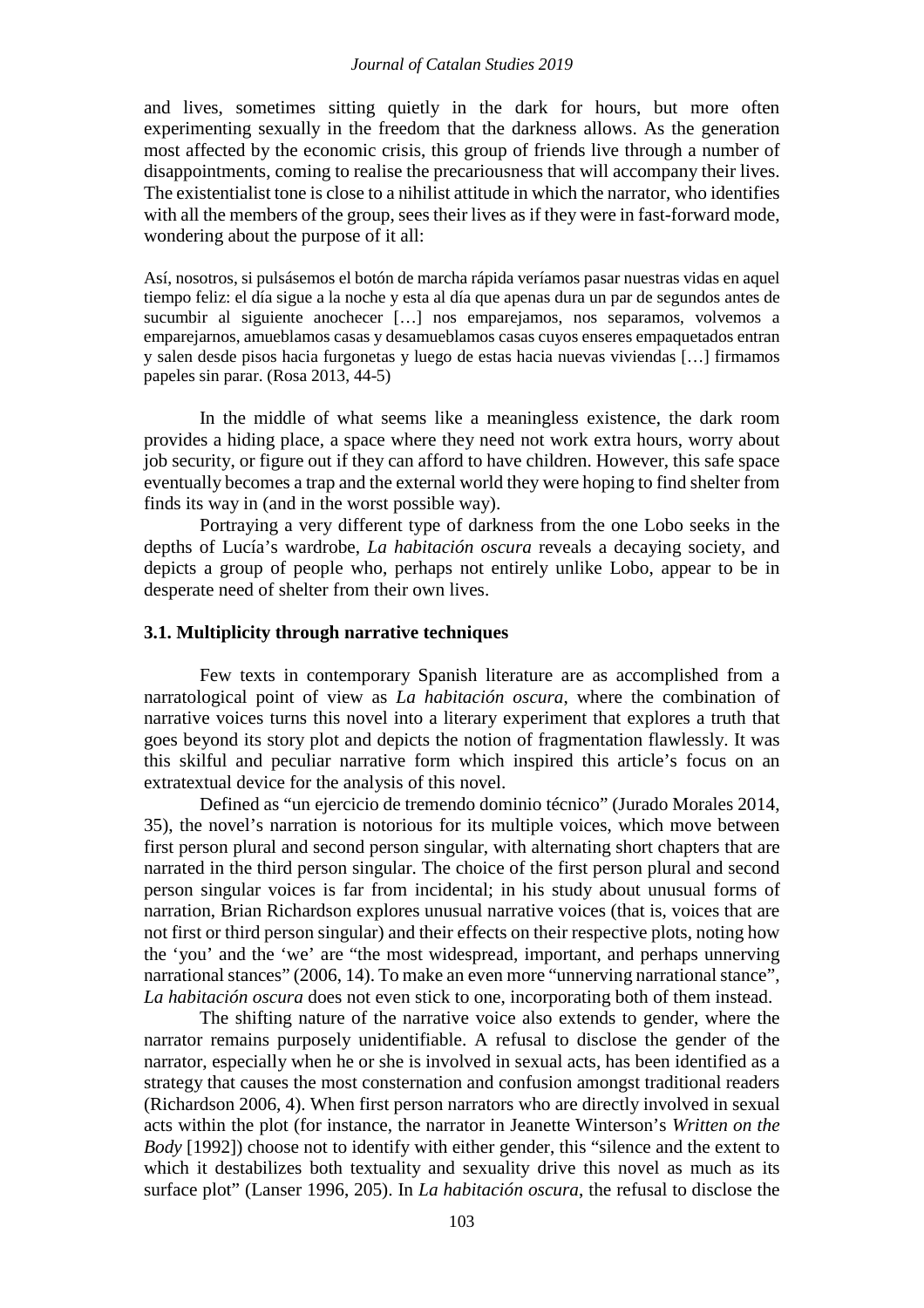narrator's gender goes beyond the silence of the narrative voice, opting, instead, for a constant shift between a male and female narrator:

Al principio, en la habitación oscura, *los hombres nos rehuíamos*, nos rechazábamos cuando nos encontrábamos y en un primer manoteo tocábamos el rostro áspero o el rostro sin relieve. *Las mujeres éramos* menos prejuiciosas, no evitábamos una boca como la nuestra si la oscuridad decidía emparejarnos. Pero en los hombres había una precaución de reconocimiento cuando nos cruzábamos con alguien y le tocábamos rápidamente la cara y el pecho para asignar una condición. (Rosa 2013, 58; my italics)

Given the prominent role of their sexual relations in the novel, merging both genders within the narrative voice exponentially increases the unsettling anonymity of these encounters in which the narrator encompasses it all: it is a 'he' and a 'she', it is one of the people who gather in the dark room and it is, most disturbingly, likely to be one of 'us' too.

## **3.2. First person plural: who is 'we'?**

[S]on años en que nuestras cuentas bancarias se mueven a la misma velocidad que esta película que hoy proyectamos a ritmo enloquecido: ingresos y gastos, nóminas abonadas […] letras, cuotas, facturas, compras, pagos con tarjeta, reintegros, transferencias, suscripciones, el giro de ese marcador en el que nunca permanece fijo un mismo dígito impone el ritmo al que circulamos por la ciudad. (Rosa 2013, 47)

How does the first person plural narrator shape a text like *La habitación oscura*? In what ways does it contribute to its literary complexity? First plural person narratives are mainly fluid since they refer to a number of people who "can grow or shrink to accommodate very different sized groups and can either include or exclude the reader" (Richardson 2006, 14). In the above quotation, the use of 'we' strongly suggests that we are all caught in a spending frenzy. The multiplicity depicted by the use of 'we' thus reaches

una dimensión cívica en la medida en que el nosotros entraña un discurso comprensivo, integrador y solidario […]. El nosotros dota de un alcance sociológico a la obra: todos estamos implicados en lo que nos ocurre a todos. (Jurado Morales 2014, 35)

But what is "lo que nos ocurre a todos"? Much like he did with his previous novel, *La mano invisible* (2011), Rosa writes from a 'dimensión cívica', using the space of his novels to construct a shrewd criticism of labor conditions and capitalism. In *La habitación oscura*, the use of 'we' strongly suggests that we are all complicit in "lo que nos ocurre".

The all-encompassing feeling that we are all accountable for the frantic spending habits is achieved precisely by the use of this incriminatory first person plural which, as Richardson suggests, may easily include the reader. In his analysis of the use of 'we', he also develops the following paradox:

whenever a text uses a first person plural narrator to depict the thoughts of others, it necessarily straddles the line between first and third person fiction, as a homodiegetic character narrator discloses that which can only be known by an external heterodiegetic intelligence. These narrations are thus simultaneously first *and* third person discourses. (Richardson 2006, 60)

The use of 'we' is particularly intriguing in this novel because not only is the third person intrinsic to the 'we', but the narration also alternates chapters entitled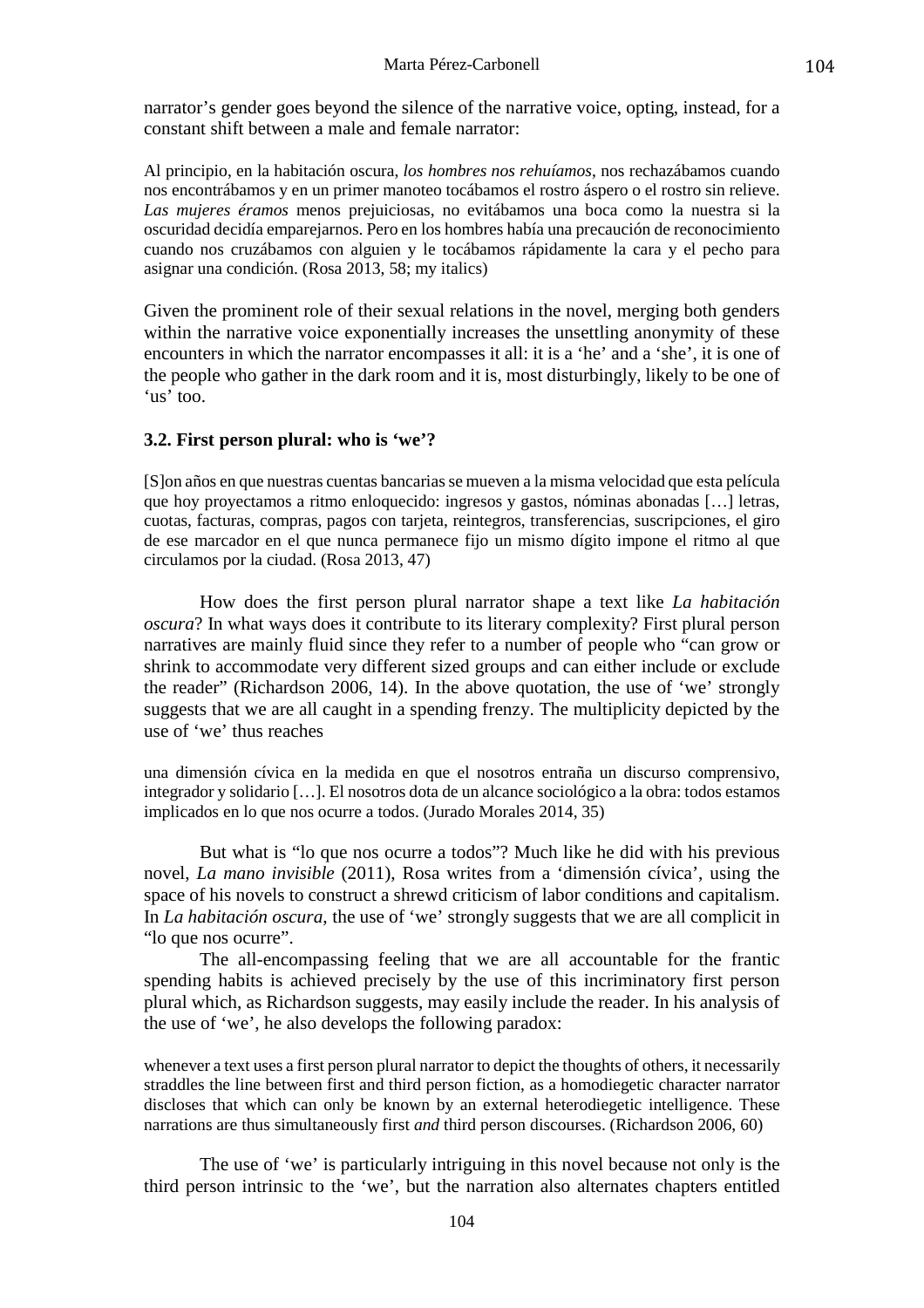REC which are always narrated in the third person singular. Invariably, these chapters provide disturbing descriptions of individuals who are being filmed in compromising situations. Towards the end of the novel, readers learn that some members of the group are responsible for setting up these recordings to have material that could potentially be used to blackmail leaders and powerful individuals. This specific example reinforces the message that was sent with the use of 'we': that the group of friends may be both victims and also part of the system. In the face of 'we', readers may doubt whether they are included in the group. Are we also perpetrators and victims? How complicit are we? What do our own dark rooms look like? In answer to these questions, the novel's bold use of the second person singular, you, leaves little room to entertain the possibility that we, the readers, could escape the cycle: "No te quedes ahí. Vamos, entra" (Rosa 2013, 9).

### **3.3. Second person singular: 'Solo faltabas tú'**

As a voice of narration, 'you', explains Richardson, is "particularly devious, since it can refer to the protagonist, the narrator, the narratee, or the reader" (2006, 14). In this text it encompasses all four, since the use of 'we' already includes protagonist, narrator and narratee. As for the reader, it is safe to say, s/he is being addressed directly too:

Solo faltabas tú y ya has llegado. Busca tu sitio, encuentra un trozo de pared donde no haya nadie apoyado, ve palpando los cuerpos a tu paso, sentados en el suelo como rocas agrupadas, hasta que después de tocar una cabeza no haya otra próxima, y déjate caer ahí, cierra el círculo. No hables, no preguntes. (Rosa 2013, 10)

As Alber posits in his study of narrative voices, "[t]he 'you' constitutes an element of instability, defamiliarization, and cognitive disorientation, that draws attention to itself" (2016, 86). Indeed, in this disturbing and claustrophobic tale, the feeling of disorientation achieved by the second person singular is significant, given that the narration not only shifts between first person plural and second person singular, but also uses 'tú' in the most disconcerting of situations:

Y una noche alguien te tomó la mano. Habías entrado buscando el lateral, te habías desplomado como si tus brazos y piernas se desencajasen y rodasen lejos del tronco, habías respirado llenándote y vaciándote hasta la punta de los pies, y de repente alguien te tomó de la mano. (Rosa 2013, 92)

The terror instigated by the use of 'you' in this instance is noteworthy since, as events in the dark room unfold, readers find out that the supposedly safe space has been the scenario for sexual assault and panic attacks, often filled with dirt and rats that stare at the individuals in the dark:

Y una noche gritaste. Rompiste el silencio, puedes decir que lo hiciste sin querer: solo abriste la boca y el grito se vertió hacia fuera, estalló […]. Callaste y el grito seguía, tal vez todos cerramos la boca y no por eso se apagó, su eco agónico todavía cabeceó contra las esquinas varios segundos antes de desplomarse en el centro de la habitación y convertirse en un jadeo de alivio. (Rosa 2013, 164-66)

"Un jadeo de alivio" may be felt at the end of *La habitación oscura*, a sense of relief to be out of the darkness, but also an increased awareness that the darkness is man-made, it is part of "lo que nos ocurre a todos", a message that is aptly conveyed by the unusual practice of shifting narrative voices.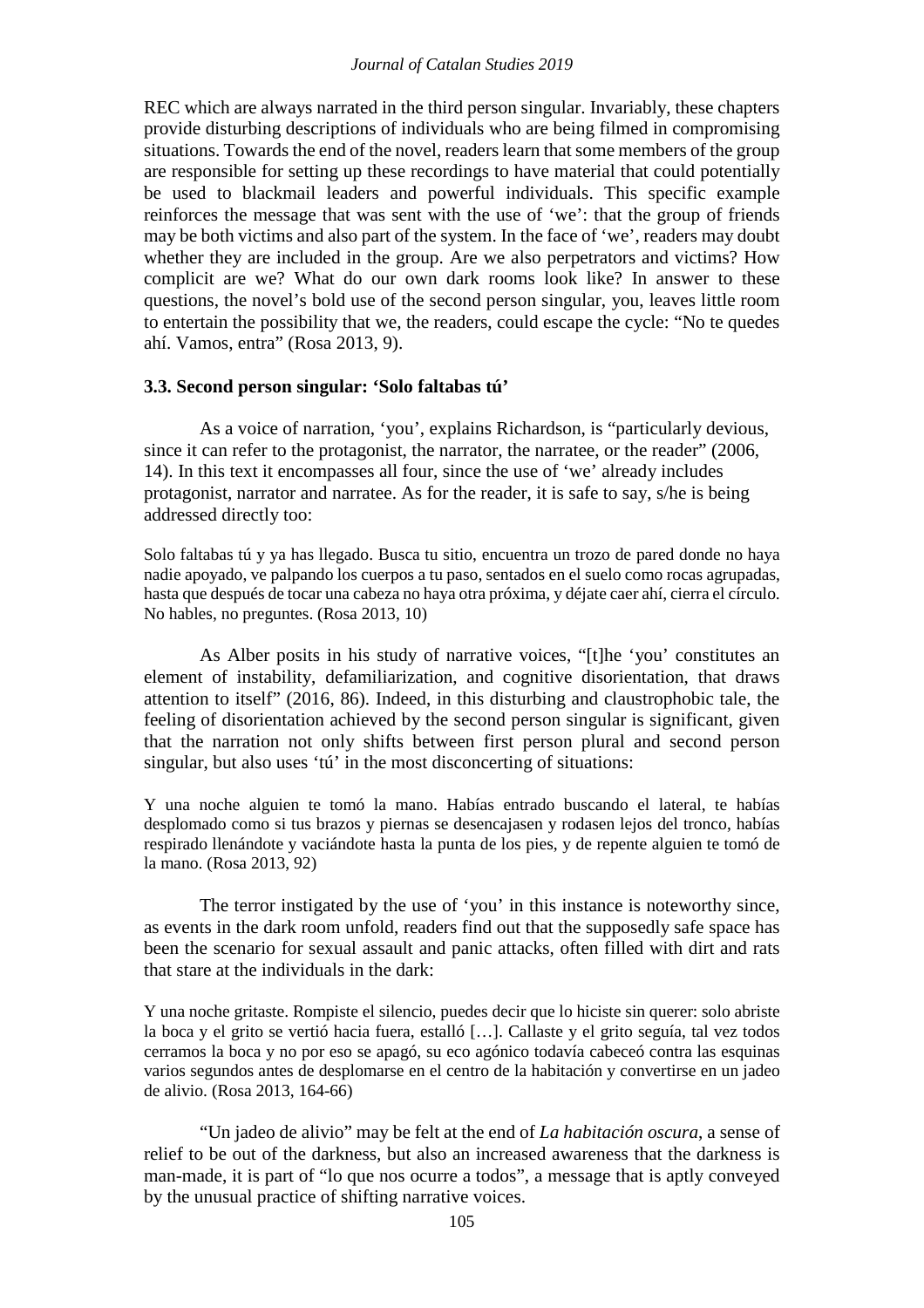#### Marta Pérez-Carbonell

With this fluid narrative voice Rosa achieves "un correlato entre el discurso, el contenido y el lector marcado por la incertidumbre" (Jurado Morales 2014, 35). The type of multiplicity portrayed in the novel does indeed add to the anonymity in which the characters live in the dark, at the same time as it suggests two disturbing notions: on the one hand, the inclusive 'we' points to the fact that the narrator is not an external being, it is someone in the group; the lack of gender identification adds to the indistinctness of the voice, hence contributing to the ever-growing, unnerving feeling that the narrator could indeed be any of 'us'. On the other hand, the use of 'you' reinforces the latter, suggesting that readers are part of the group who meet in the darkness, even if reading the novel in the comfort of their own home.

#### **4. Conclusion**

In *Desde la sombra*, the notion of a schismatic or disjointed experience in the narration is achieved through Lobo's personality disorder which extends to both the imagined and real realms. In the imagined realm, the 'Otherness' experienced by Lobo is dominated by a fear and anxiety that seem to disperse when he finds his place in the world. *La habitación oscura* portrays a type of fragmentation that comes from the voice of the narrator, which is not one but many and whose identity remains beyond elusive throughout the narration. There are many differences in these two approaches by Millás and Rosa, not least of which is the humorous tone inherent in Millás's narrative, which contrasts with the gravity of Rosa's. As far as their depiction of fragmentation is concerned, they also portray it from strictly different standpoints. Whilst *Desde la sombra* focuses on a diegetic picture of fragmentation centred around the novel's main character, *La habitación oscura* opts to represent it extradiegetically through the multiplicity of the narrative voices. This in itself entails a very different approach to the matter. We could, however, ask the same question of both texts: who is the real 'Other'? In *Desde la sombra*, the 'Other' seems to be explicit since it has a name, or even three: Sergio O'Kane, Iñaki Gabilondo and Iñaki O'Kane. However, the real alienating 'Other' is an implicit notion throughout the story, only made explicit at the end of the novel when Iñaki Gabilondo blames "el capitalismo sin alma" (Millás 2016, 140) for the kind of disorder that Lobo is suffering 'unbeknownst' to him: "De ahí el éxito de estos sistemas políticos y económicos, cuyo principal apoyo procede precisamente de sus víctimas" (Millás 2016, 158), notes the journalist, who explains to Lobo the rising popular interest in his peculiar condition:

Hemos recibido muchas llamadas interesadas en usted, en su existencia presente, desde luego, pero también en esa suerte de alienación, típica del capitalismo, que le ha conducido a convertirse en una estrella de la pequeña pantalla. (Millás 2016, 158)

Shaken by the economic crisis of 2008, the group of friends that gather in the dark confines of the 'habitación oscura' explicitly exposes the alienating 'Other' from the beginning. However, not innocent either, the narrative voice explains how they have all been complicit with their "idas y venidas, firmas, compras, rayas, viajes" (Rosa 2013, 57). When their lifestyles become unsustainable, the alienation is inevitable and their helplessness leads them to seclude themselves in the darkness of the room:

decíamos estafa, saqueo, robo, desmantelamiento del estado del bienestar, violencia económica, crimen social; decíamos capitalismo, la mayoría casi nunca lo habíamos pronunciado pero ahora lo repetíamos varias veces al día, capitalismo, capitalismo, capitalismo. (2013, 179)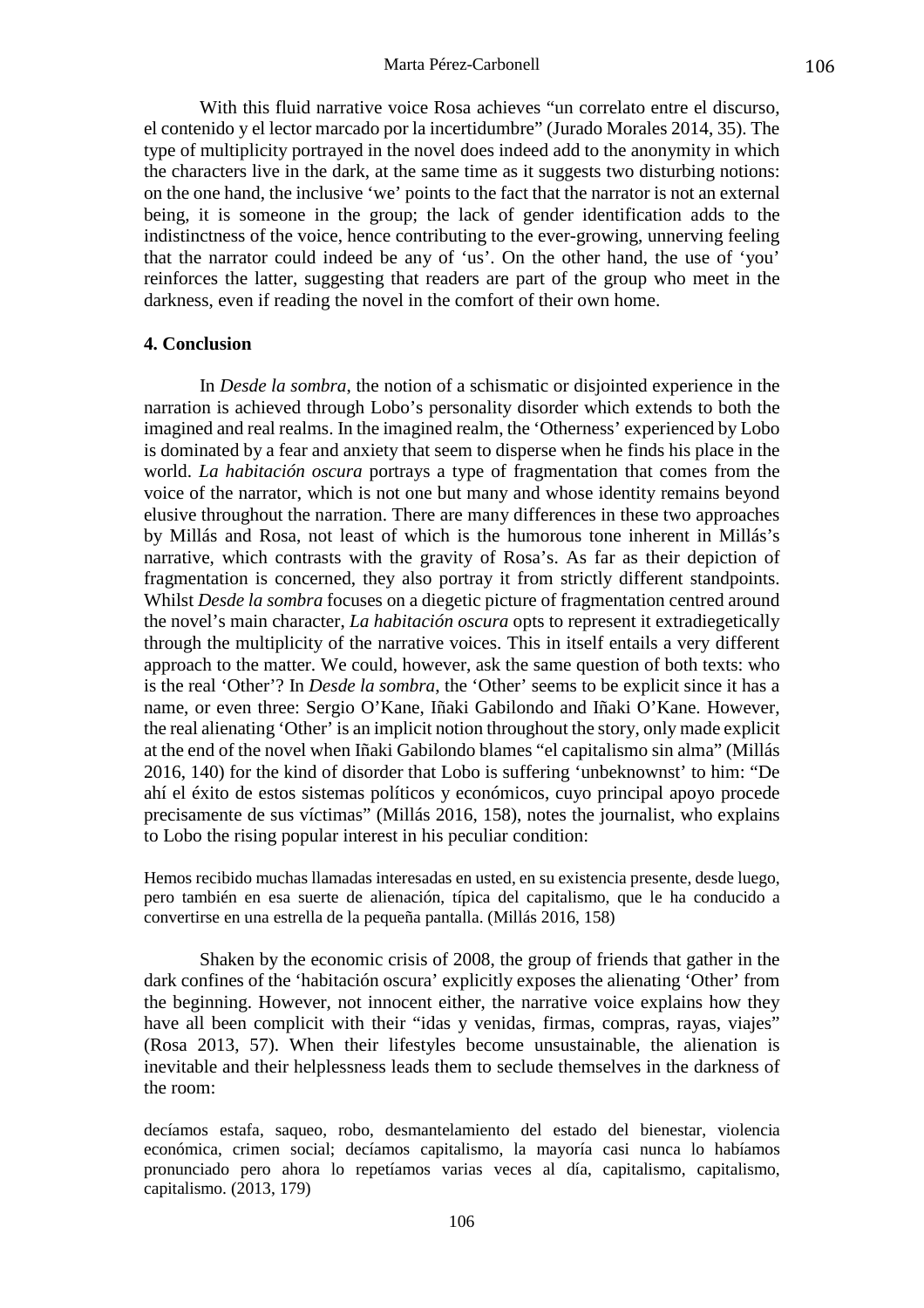In this quotation, a sense of responsibility and self-reproach arises: those who had been riding on top of the waves are now way under, and they find themselves thinking and speaking about capitalism for the first time. Are our capitalist societies the real, alienating 'Other' in both texts? Is the external world what is driving the characters to isolate themselves in dark rooms?

These questions and a comparison of the two types of alienation suffered by the protagonists of both texts lead to a number of intriguing ideas about what the different novels are proposing. Lobo's alienation appears, in principle, to come from within himself since it seems to be the product of his imagination and the depersonalisation disorder. However, his imagined reality is far from satisfactory and he, too, seeks the darkness of the wardrobe to hide from the external world, which emerges as the real alienating factor for him. In other words, he can identify with a ghost because, in his spectral state, he does not belong to the living, which is the same as saying that he does not belong to the world and to the society he would otherwise be expected to be a part of. *La habitación oscura*, with its multiple voices, suggests that the 'Other' is not inside ourselves and that it corresponds, instead, to the political systems that the characters of Rosa's novel try to avoid by hiding in dark spaces. But, at the same time, the characters feel complicit in the rise of capitalism, which they had benefited from until they became its victims. In other words, some of what they are hiding from in the dark room is also within themselves and, if we listen to the narrative voice, the novel is pointing at all of us.

When Frederic Jameson (1991, 372) notes "a postmodern schizofragmentation" in his discussion of the psychological effects of capitalism, he points to the incapacity to "organize [...] past and future into coherent experience" (1991, 25), which suggests a lack a unity similar to that posed by the philosopher Alasdair Macyntire in his exploration of fragmentation:

work is divided from leisure, private life from public, the corporate from the personal  $(...)$ And all these separations have been achieved so that it is the distinctiveness of each and not the unity of the life of the individual who passes through those parts in terms of which we are taught to think and feel. (1985, 204)

A version of this lack of unity is present in both of the analysed texts. Their stories belong to contemporary subjects whose most distinctive trait is an alienation vis-à-vis the external world, a shared feeling of having failed to succeed in the capitalist system, a sort of disenchantment with its promises and what was possible for them. However, the real fracture depicted in both Millás's and Rosa's novels is a disconnection between the internal and the external world. In other words, the lack of unity produced by the fragmentation depicted in these two novels refers to the seemingly unbreachable gap between the dark corners of these individuals' desires and what society expects them to be and do, whether this fragmentation is depicted diegetically or extradiegetically. In an attempt to escape the real world, characters conjure up television presenters and lock themselves in dark rooms but they remain unsuccessful because, as long as they are part of society, fragmentation is inherent in their existence in the world. Only when Lobo feels he is closer to a ghost than a person does he feel he is a part of Lucía's home, and then, when a sense of unity with his surroundings emerges, he ceases to appear in his made-up show. Crawling out of the wardrobe and into Lucía's bed, Lobo is ready to be a part of something.